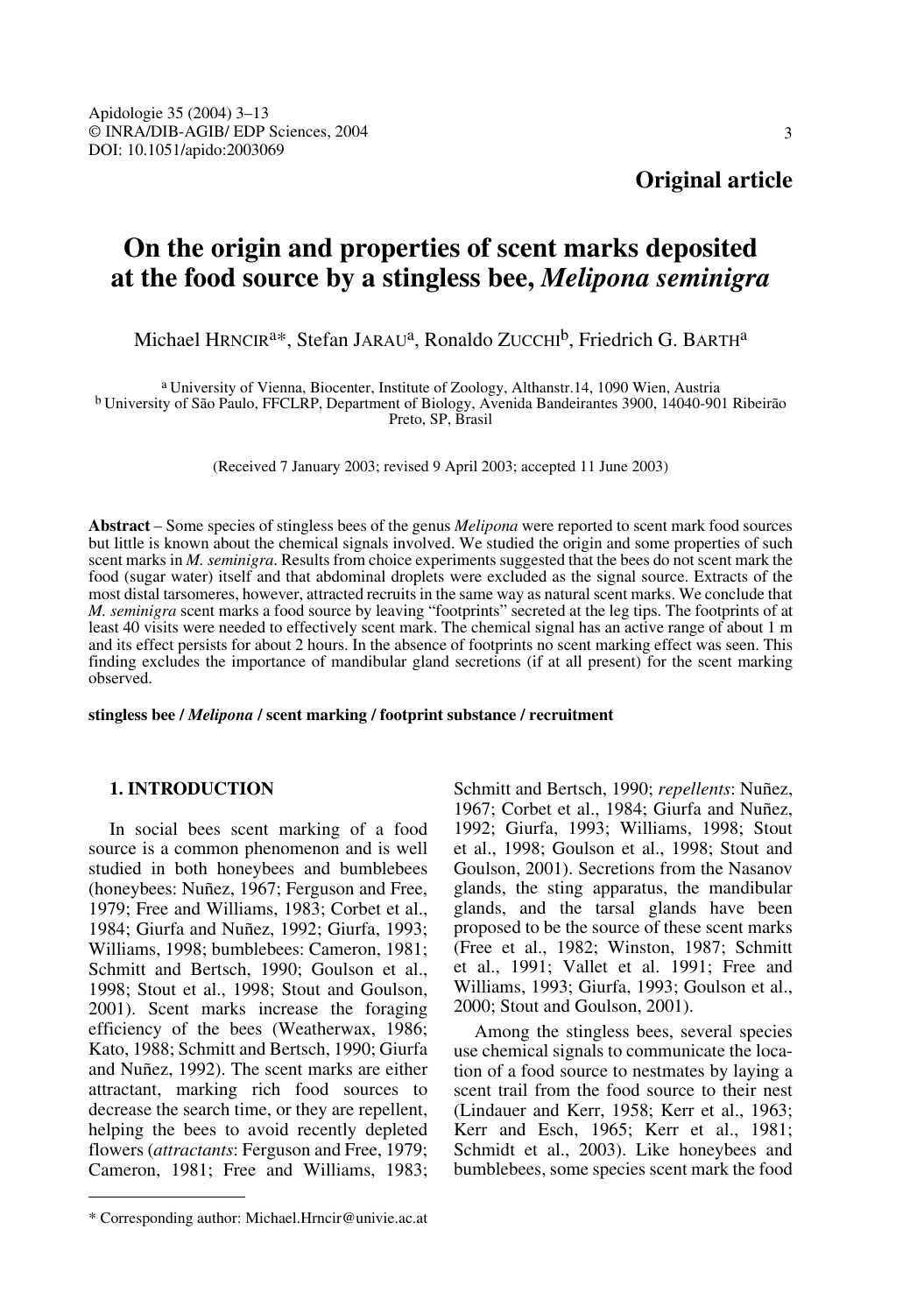source itself (Villa and Weiss, 1990; Nieh, 1998; Aguilar and Sommeijer, 2001; Goulson et al., 2001; Schmidt et al., 2003). Again, the scent marks are either attractant (*Trigona angustula*, *T. peckolti*, and *T. mexicana*: Villa and Weiss, 1990; *Scaptotrigona* aff. *depilis*: Schmidt et al., 2003) or repellent (*T. fulviventris*: Goulson et al., 2001). Bees of the genus *Melipona* Illiger do not use scent trails to guide recruits to a food source (Lindauer and Kerr, 1958; Nieh and Roubik, 1995; Hrncir et al., 2000). However, they do deposit scent marks near or at the food source (Kerr and Rocha, 1988; Kerr, 1994; Nieh, 1998; Aguilar and Sommeijer, 1996, 2001) which attract newcomers (Nieh, 1998; Aguilar and Sommeijer, 2001). Knowledge of the properties of such scent marks is very scarce (Nieh, 1998) and studies on their origin are controversial: for *M. panamica* scent marks deposited by foragers were proposed to be a "hive odor" rather than a specific pheromone because mandibular gland extracts and anal droplets were not involved in scent marking (Nieh, 1998). In *M. favosa*, on the other hand, scent marks were proposed to be derived from the anal droplets deposited at and near the food source (Aguilar and Sommeijer, 1996, 2001).

In a preliminary study, attractive scent marks at the food source were described for *M. seminigra* (Jarau et al., 2002). In the present study we ask four questions. (1) Does *M. seminigra* use abdominal droplets, mandibular gland secretions, or "footprints" to scent mark a food source? (2) How many visits are necessary to elicit a response? (3) For how long do the scent marks remain effective? (4) What is their active range?

#### **2. MATERIALS AND METHODS**

The experiments were carried out on the campus of the University of São Paulo in Ribeirão Preto, Brazil, between December 2000 and July 2001. We used a colony of a hitherto undescribed subspecies of *Melipona seminigra* Friese 1903 (Camargo, unpublished data). Experiments were performed between 1000 h and 1600 h with the setups mounted on tables (height: 75 cm), 20 meters to the northwest of the hive. The feeders were small round plastic cups on plastic discs (Fig. 1A). Tables and feeders were cleaned using ethanol (95% vol.). When training the bees to the experimental site and



**Figure 1.** Setup. (A) *Feeders*. Plastic cups (diameter: 15 mm; depth: 5 mm) were glued onto a coin (1 Centavo; diameter: 17 mm) to prevent the bees from turning it over. The cups together with the coin rested on a plastic disc (diameter: 65 mm). (B) *Choice test*. The setups rested on a table (*T*). After the scent marking phase the experimental feeder  $(E')$  was moved by distance  $r$  to the right or to the left of its original position (*E*). Note control feeder (*C*) on the opposite side and at the same distance *r* from  $E(d = 2r)$ . *Obs*, observer.

for the choice experiments we used sugar water (1.5 M) which in most cases was not scented by us. For some experiments (as indicated in the text) we added rosewood essence (*Aniba rosaeodora*,  $0.1$  mL  $L^{-1}$ ).

## **2.1. Choice tests**

In choice tests (Fig. 1B) the bees had to distinguish a "used" feeder (where other bees had previously collected) from a clean control feeder. (i) *Training phase*. We trained bees to the experimental site using training feeders (Jarau et al., 2000) which contained food of the same quality (i.e.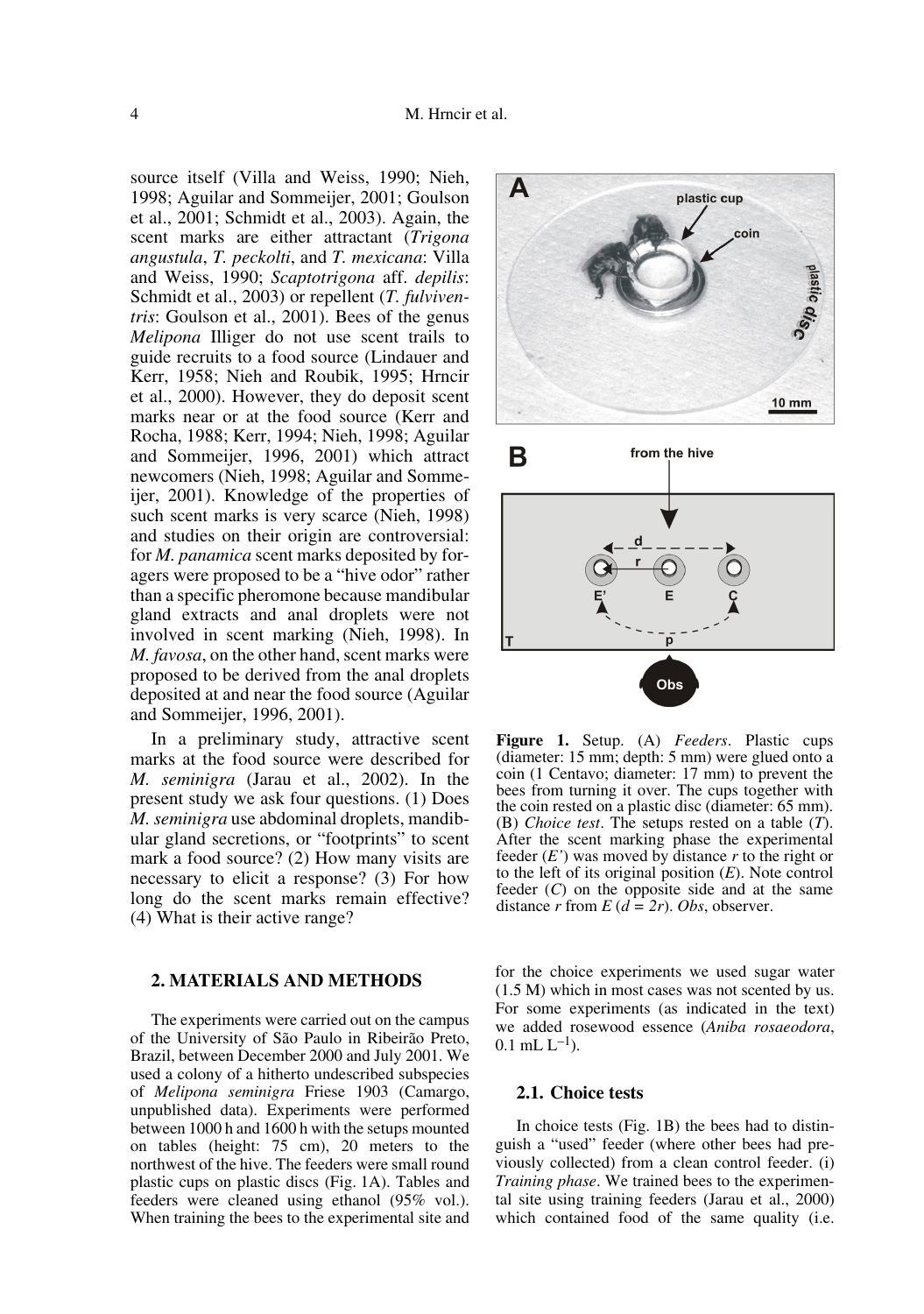**Table I.** Choice tests on the origin of the scent marks. As possible sources of scent marks at the food source we studied *sugar water* on which foragers had fed ("used" sugar water), *abdominal droplets* deposited by foragers at the food source, and *footprints* left by foragers. In addition, the effects of cuticular hydrocarbons (leg cuticle) and glandular substances within the tarsi (extract of tarsomeres) on the choice behavior of the bees were tested. See text for details. The bees had to choose between a feeder baited with the potential scent mark (feeder 1) and a control feeder (feeder 2). Both feeders contained unscented sugar water and their distance from each other was 20 cm. N, number of bees; n, number of choices.

|                         | <b>Choice phase</b>                                 |                         |                          |           |  |  |
|-------------------------|-----------------------------------------------------|-------------------------|--------------------------|-----------|--|--|
|                         | Feeder 1                                            | Feeder 2                | Number of<br>experiments | N(n)      |  |  |
| sugar water             | "used" sugar water<br>(after 40 visits)             | fresh sugar water       | 6                        | 148 (148) |  |  |
|                         | droplets                                            | no droplets             | 6                        | 133 (133) |  |  |
| abdominal<br>droplets   | droplets                                            | "used" cup, no droplets | 6                        | 113(113)  |  |  |
|                         | bee's own droplets                                  | no droplets             | 6                        | 6(60)     |  |  |
|                         | visited 40 times<br>(tarsi and pretarsi covered)    | clean                   | $\overline{4}$           | 80 (80)   |  |  |
| footprint<br>substances | visited 80 times<br>(tarsi and pretarsi covered)    | clean                   | 4                        | 80 (80)   |  |  |
|                         | visited 40 times<br>(femora covered)                | clean                   | 4                        | 100(100)  |  |  |
|                         | $30 \mu L$ pentane extract<br>leg cuticle (90 legs) | 30 µL pentane           | 6                        | 128 (128) |  |  |
| pentane<br>extracts     | $30 \mu L$ pentane extract<br>tarsomeres (30 legs)  | $30 \mu L$ pentane      | 6                        | 187 (187) |  |  |
|                         | $30 \mu L$ pentane extract<br>tarsomeres (60 legs)  | $30 \mu L$ pentane      | 6                        | 86 (86)   |  |  |

scented or unscented sugar water) as later used for the choice experiments. The bees were allowed to collect for about half an hour before they were captured. (ii) *Scent marking phase*. A small number (depending on the experiment) of the bees captured at the end of the training phase (henceforth called *foragers*) was marked with color dots and released. The training feeder was replaced by an experimental feeder (Fig. 1A) at the identical position. After a certain number of visits (depending on the experiment) the foragers were re-captured and kept separate. (iii) *Choice phase*. The position of the experimental feeder was now shifted either to the left or right of its original position by distance *r*. On the opposite side, at the same distance  $r$  ( $2r = d$ ), an identical control feeder (not previously visited) offered sugar water of the same quality. Now the bees captured at the end of the training phase (except those used for scent marking) were released in front of the hive entrance. The bees had to choose between the scent marked experimental feeder and the control feeder. All bees could choose only once and were captured immediately after landing at either of the two feeders. Only the bees landing while no other bees were at or near the feeders were counted in order to avoid the effects of visual or other unwanted signals provided by such bees. To eliminate site bias caused by possible differences due, e.g., to illumination or wind we exchanged the feeders' positions every 5 minutes. The choice phase lasted for 20 minutes.

#### **2.2. Origin of scent marks**

*Sugar water*. After a forager had fed on a feeder 40 times the remaining sugar water was removed using an alcohol cleaned syringe and was filled into a fresh alcohol cleaned feeder (for the performed choice test see Tab. I).

*Abdominal droplets*. Abdominal droplets were collected while 10 foragers fed at a feeder for about half an hour. For this purpose the plastic disc of the feeder was covered by nylon netting (held by a circular frame, diameter 6.5 cm, height 1.5 cm) to prevent the bees from touching the disc. Abdominal droplets deposited by foragers fell through the netting and could be collected on the plastic disc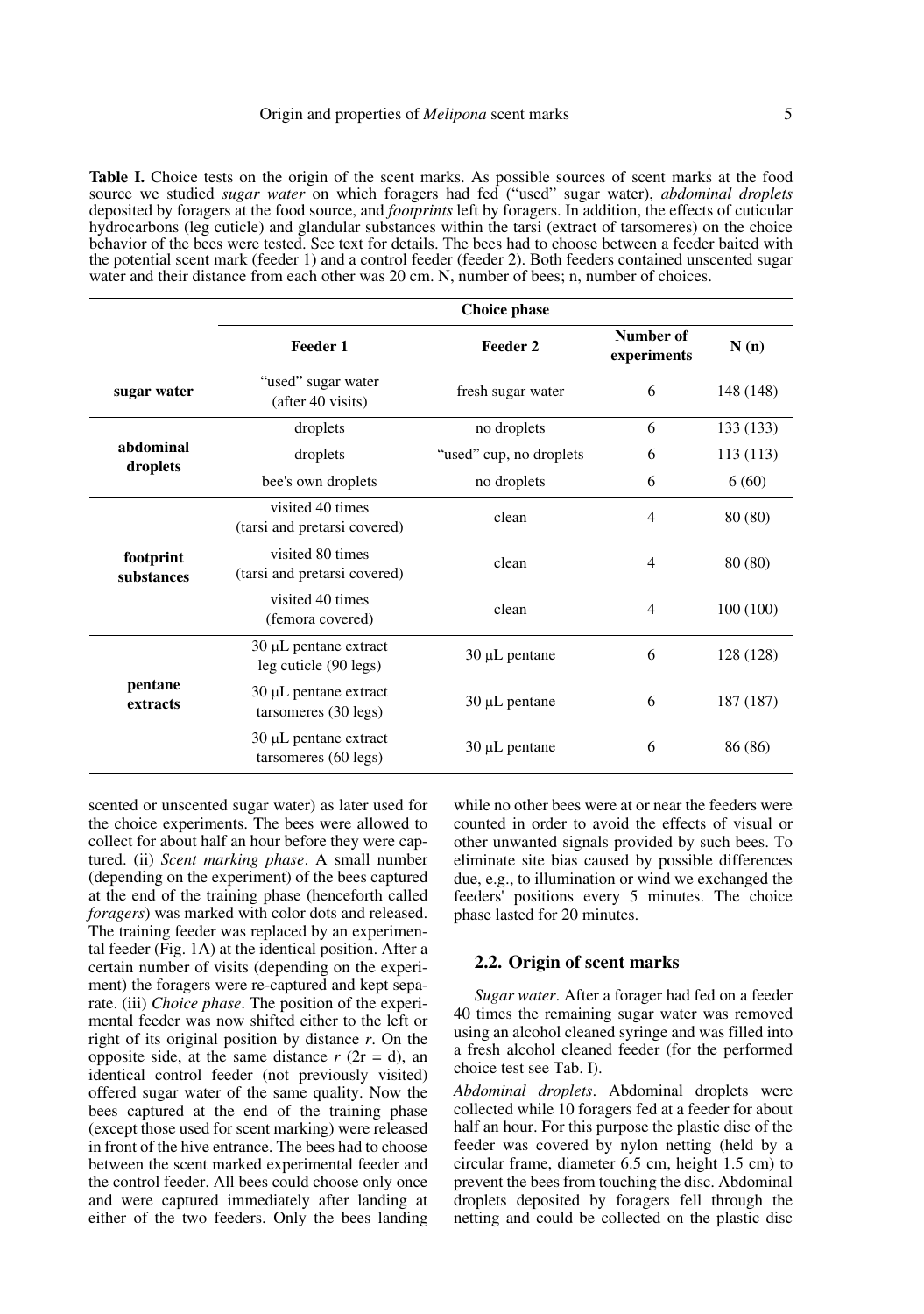without mixing them with potentially existing "footprint substances". The effect of the collected abdominal droplets  $(126.8 \pm 32.7)$  droplets; 12 experiments) on the choice behavior of the bees was studied in three experimental series (Tab. I).

*Footprint substances*. We covered 3 or 4 of the most distal tarsal segments of all legs of 4 foragers with nail polish before they visited a clean feeder 40 or 80 times, respectively. In control experiments on the influence of the nail polish itself, the femora of 4 foragers were covered with nail polish (40 visits) (Tab. I).

*Cuticle and tarsal extracts*. We determined whether "footprints" are secreted at the bees' feet (pretarsi) or substances on the legs' general cuticle serve as scent marks. 15 foragers were sacrificed individually by freezing. Substances on the legs' surface and cuticular hydrocarbons were extracted from the legs by placing them into 1.0 mL of pentane for 30 seconds (Golub and Weatherston, 1984; Ayasse et al., 1999). The last tarsal segments of 30 and 60 legs, respectively, were then cut off and put into 0.3 mL of pentane for 24 hours to extract glandular substances (Golub and Weatherson, 1984; Ayasse et al., 1999). With the 3 different extracts (leg cuticle, 30 tarsomeres, 60 tarsomeres) choice tests were performed (Tab. I).

## **2.3. Properties of scent marks**

To determine the properties of the scent marks deposited by *M. seminigra* foragers at the food source, four parameters were varied in the choice tests (Tab. II): (i) distance *d* between experimental feeder and control feeder, (ii) number of foragers, (iii) number of forager visits, and (iv) quality of the food (scented or unscented). The persistence of scent marks was studied by first storing away the experimental feeder for various periods of time (at ambient temperature inside the laboratory) (Tab. II) and then reusing it.

#### **2.4. Statistical analysis**

*Control Group*. For each tested distance *d* between feeder and control feeder (Tab. II) recruits had to choose between two identical feeders (both alcohol cleaned) containing unscented sugar water in 6 control experiments.

The number of bees collecting at the feeders varied greatly between December 2000 and July 2001. We therefore calculated the proportional distribution of bees at the feeder and the control feeder for each experiment ( $100\%$  = total number of bees captured at feeder plus control feeder during one test). Student-*t*-Tests, one-way ANOVA (Tukey-HSD comparison) or Kruskal-Wallis tests

(Dunn's pairwise comparison) were used for the statistical comparison (Sokal and Rohlf, 1995). Differences from an equal distribution of the bees at both feeders (distribution in the control test series with two clean feeders) were considered significant at  $P \le 0.05$ . All values are given as means  $\pm$  1SD. N refers to the number of bees, n to the number of observations/choices.

## **3. RESULTS**

#### **3.1. Feeding behavior**

30 bees  $(N = 30)$  were observed when feeding 1.5 M sugar solution at a training feeder ad libitum ( $n = 172$ ). They spent an average of  $22.0 \pm 2.8$  s at the food source for a single visit. The food intake itself took  $20.2 \pm 2.0$  s. Sometimes the bees showed autogrooming (11.9% of the observations), abdominal dragging (0.24%), deposition of abdominal droplets (54.7%), and the production of sounds (2.87%) at the food source before or after feeding. The rate at which abdominal droplets were deposited varied considerably among individuals (from  $0.3 \pm 0.2$  to  $1.2 \pm 0.4$  droplets per visit).

#### **3.2. Control Group**

Close to 50% of the bees landed on either of the two identical, alcohol cleaned feeders (Figs. 2–4, dashed horizontal lines representing mean values). As predicted, there were no clues enabling the bees to distinguish between the feeders.

#### **3.3. Origin of scent marks**

As possible sources of the scent marks we examined the sugar water on which the bees had fed, the abdominal droplets left on the feeder, and footprint substances.

*Sugar water*. When choosing between "used" and fresh sugar water, there was no difference from the control group (Student-*t*-Test,  $T_{10}$  = 2.02, *P* > 0.05) (Fig. 2A).

*Abdominal droplets*. Bees had to choose (i) between a feeder with abdominal droplets and a clean feeder, (ii) between a feeder with abdominal droplets and the plastic cup on which foragers had previously fed (on a clean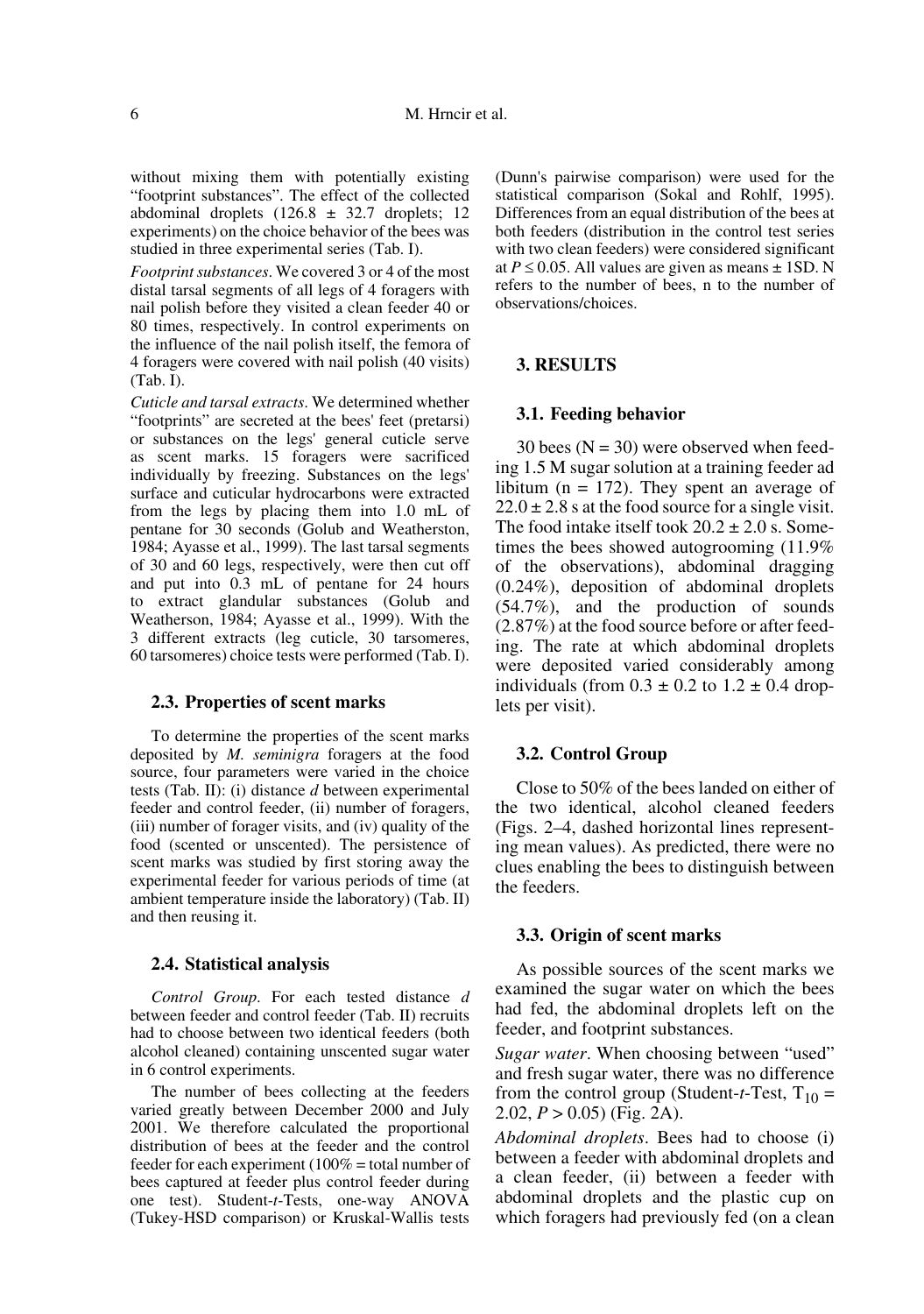**Table II.** Choice tests on the properties of the scent marks. During the *Scent marking phase* the number of *foragers* and the *total number* of forager visits varied. During the *Choice phase* the distance *d* between experimental feeder and control feeder, and the *food quality* were varied and either scented (*s*) or unscented (*u*) sugar water was used. In some tests preceding the Choice phase (preparation of the test, *Prep*.) we stored the experimental feeders away at ambient temperature for different periods of time (*storing time*). The parameters varied in a particular test series are printed in bold letters. N, number of bees  $\hat{a}$  and choices;  $N = n$ ).

| <b>Scent marking phase</b> |                           | Prep.                 | <b>Choice phase</b> |                 |                          |     |
|----------------------------|---------------------------|-----------------------|---------------------|-----------------|--------------------------|-----|
| foragers                   | total number<br>of visits | storing time<br>(min) | $\mathbf d$<br>(cm) | food<br>quality | Number of<br>experiments | N   |
| $\mathbf{1}$               | 40                        | $-$                   | 5                   | $\mathbf u$     | 6                        | 98  |
| $\mathbf{1}$               | 40                        | --                    | 20                  | $\mathbf{u}$    | 6                        | 63  |
| $\mathbf{1}$               | 40                        |                       | 100                 | $\mathbf u$     | 6                        | 111 |
| $\mathbf{1}$               | 40                        | --                    | 150                 | $\mathbf u$     | 6                        | 89  |
| $\mathbf{1}$               | 40                        | --                    | 200                 | $\mathbf u$     | 6                        | 70  |
|                            |                           |                       |                     |                 |                          |     |
| $\mathbf{1}$               | 40                        |                       | 5                   | ${\bf S}$       | 6                        | 71  |
| $\mathbf{1}$               | 40                        | --                    | 20                  | ${\bf S}$       | 6                        | 250 |
| $\mathbf{1}$               | 40                        | --                    | 100                 | ${\bf S}$       | 6                        | 143 |
| $\mathbf{1}$               | 40                        | --                    | 150                 | $\mathbf{s}$    | 6                        | 63  |
| $\mathbf{1}$               | 40                        | --                    | 200                 | $\mathbf{s}$    | 6                        | 112 |
| 10                         | 40                        | $-$                   | 20                  | $\mathbf S$     | 6                        | 126 |
| $\mathbf{1}$               | 20                        | $-$                   | 20                  | u               | 6                        | 66  |
| $\mathbf{1}$               | 30                        | --                    | 20                  | $\mathbf u$     | 6                        | 84  |
| $\mathbf{1}$               | 40                        | --                    | 20                  | u               | 6                        | 63  |
| 10                         | 100                       | --                    | 20                  | $\mathbf u$     | 6                        | 120 |
| 10                         | 200                       | --                    | 20                  | $\mathbf u$     | 6                        | 104 |
| 10                         | mean:                     | 30                    | 20                  | $\mathbf u$     | 6                        | 98  |
| 10                         | 89.3                      | 60                    | 20                  | $\mathbf u$     | 6                        | 100 |
| 10                         | ± 6.6                     | 120                   | 20                  | $\mathbf u$     | 6                        | 100 |
| 10                         |                           | 180                   | 20                  | $\mathbf u$     | 6                        | 82  |
| 10                         | $(10 \text{ min})$        | 240                   | 20                  | u               | 6                        | 120 |

disc without droplets), and (iii) between a feeder baited with their own abdominal droplets and a clean feeder. The results of these three experiments (Fig. 2B) were compared with the control group (one-way ANOVA,  $F_{3,20} = 16.14$ ,  $P < 0.001$ , Tukey comparison). In test series (i) and (iii), where bees had to choose between a feeder with abdominal droplets and a clean feeder, there was no significant difference from the control group  $(Q_{(i\text{-control})} = 0.98, Q_{(iii\text{-control})} = 1.61,$  $P > 0.05$ ). In test series (ii) the bees were

significantly attracted by the cup where other bees had previously collected  $(Q_{(ii-control)} =$ 6.78,  $P < 0.05$ ).

*Footprint substances*. Bees had to choose between clean feeders and (i) feeders visited 40 times and (ii) feeders visited 80 times by foragers with covered tarsi, and (iii) feeders visited 40 times by foragers with femora painted with nail polish. The results (Fig. 3A) were compared with the control group, and with the experimental group U40V (*U*nscented sugar water, *40* forager *V*isits of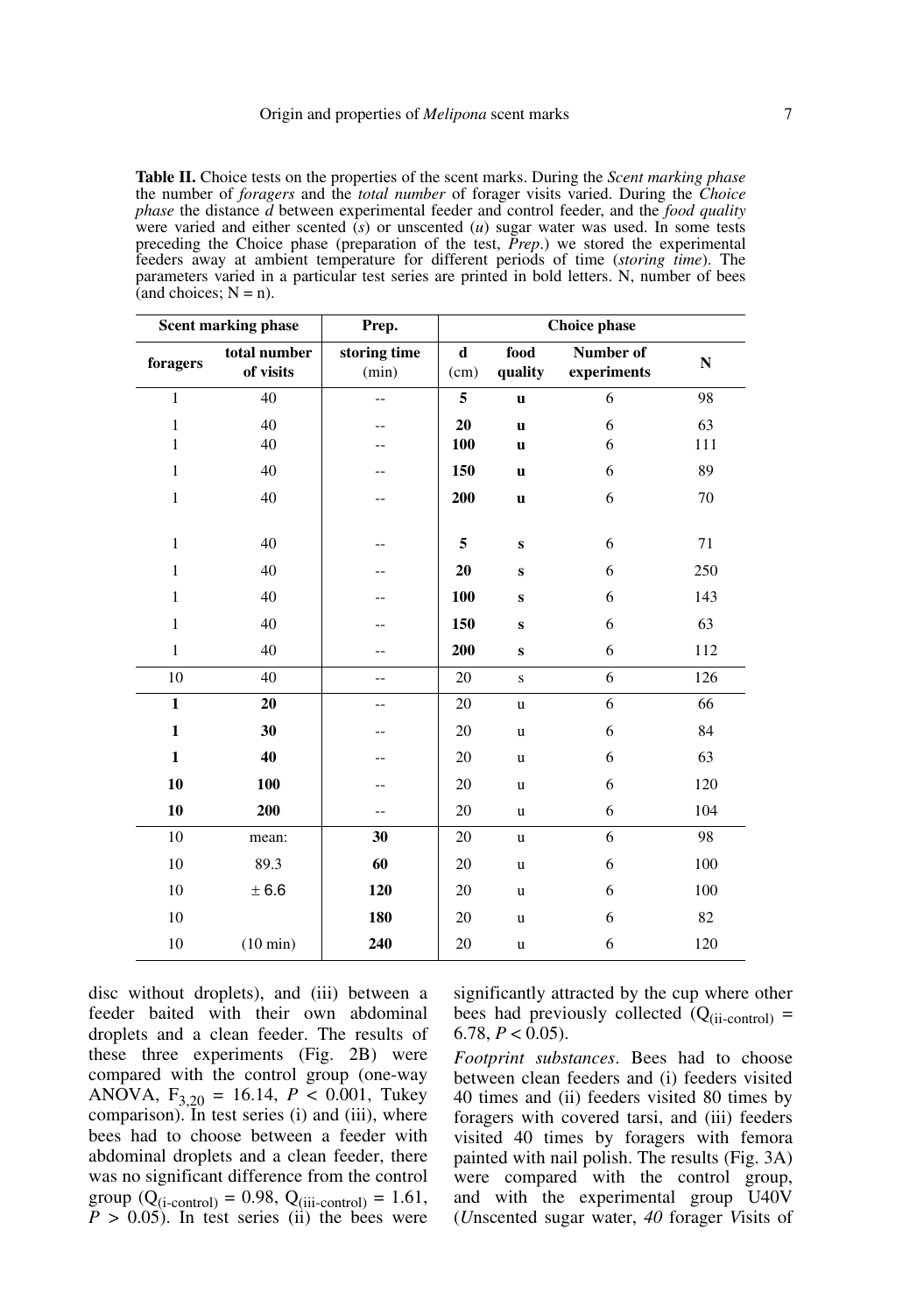

**Figure 2.** Source of scent marks. Distribution of bees (mean percentage + 1SD) at feeders when the choice was (A) between "used" sugar water (*black bar*) and fresh sugar water (*open bar*), and (B) between feeders baited with abdominal droplets and control feeders (Tab. I). *Asterisk* indicates a significant difference to the control group. For details on statistics and experiments see text and Table I.

untreated bees; bees have to choose between a scent marked feeder and a clean control feeder;  $d = 20$  cm; Fig. 4B) (one-way ANOVA,  $F_{5,30} = 10.18$ ,  $P < 0.001$ , Tukey comparison). After 40 and 80 visits of foragers with covered tarsi the proportion of bees choosing the experimental feeder did not significantly differ from the control group  $(Q_{(40\text{-control})} = 0.26, Q_{(80\text{-control})} = 0.88, P >$ 0.05). After painting the foragers' femora the difference from the experimental group U40V was not significant ( $Q_{(femora-U40V)}$  = 1.39,  $P > 0.05$ ) whereas to the difference from the control group was significant  $(Q_{(femora-control)} = 5.03, P < 0.05).$ 



**Figure 3.** Footprints as scent marks. (A) *Open bar*: mean percentage (+ 1SD) of bees choosing the experimental feeder after 40 visits by untreated foragers (*open bar*; 12 experiments,  $N = 232$ ,  $n =$ 232); (i) bees choosing the feeder after 40 or (ii) 80 visits by foragers with tarsi and pretarsi covered with nailpolish, and (iii) after 40 visits of foragers with their femora covered with nail polish. (B) Bees choosing feeders baited with pentane extracts of leg cuticle, of 30, and of 60 tarsomeres, respectively. ‡, feeders as attractive as a naturally scent marked feeder, no significant difference to experimental series *U40V*; †, feeders without attracting effect, no significant difference to control group. For details on statistics and experiments see text and Table I.

*Cuticle and tarsal extracts*. Bees had to choose between feeders baited with pentane extracts of leg cuticle or of bees' tarsi, and feeders baited with pure pentane. Again, the results (Fig. 3B) were compared with the control group, and with the experimental group U40V (one-way ANOVA, F4,25 = 15.13, *P* < 0.001, Tukey comparison). The proportion of bees choosing the feeder with the cuticle extract was not different from the control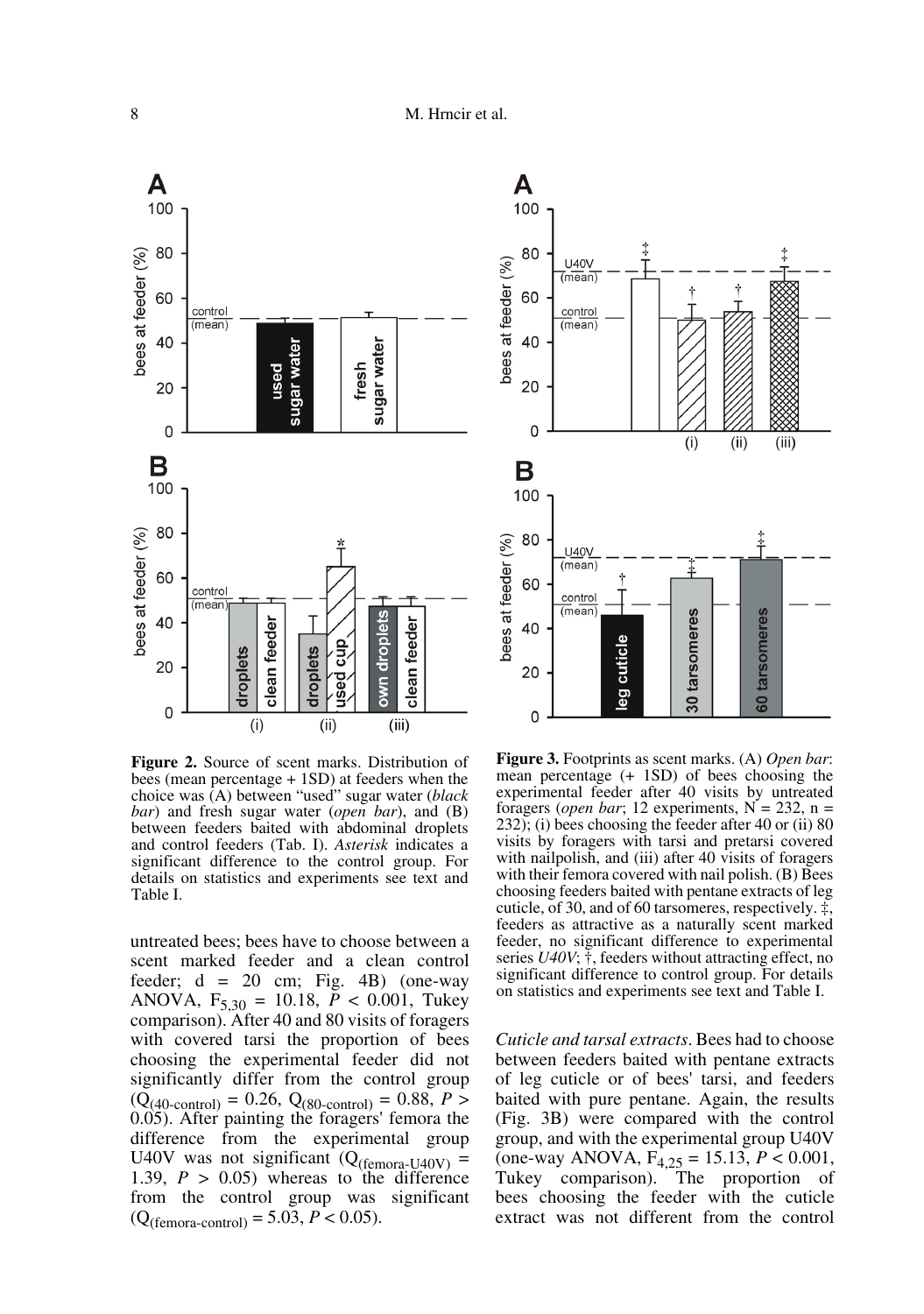

**Figure 4.** Properties of scent marks. (A) Mean percentage  $(\pm 1SD)$  of bees choosing experimental feeders (visited 40 times by foragers), containing scented (*open circles*) or unscented (*filled circles*) sugar solution. Data on the more frequently visited feeder in the control experiments are also given (*triangles*). \*, significant difference to the control experiment at the respective distance. ⊗, significant difference between unscented and scented sugar solution. (B) Bees choosing an experimental feeder after it had been visited 20, 30, 40, 100, and 200 times by foragers. (C) Bees choosing an experimental feeder after it had been stored away for various periods of time. Note decrease of the effect of scent marks with time (linear regression,  $R^2 = 0.40$ , b = –0.08). \* in (B) and (C), significant difference to the control group  $(d = 20 \text{ cm})$ . For details on statistics and experiments see text and Table II.

group  $(Q_{\text{(cuticle-control)}} = 1.60, P > 0.05)$ . A significantly larger proportion of bees chose the feeders baited with the tarsal extracts, however  $(Q_{(30 \text{ tarsi-control})} = 5.28$ ,  $Q_{(60 \text{tarsi-control})} = 6.45, P < 0.05$ , and  $Q_{(60 \text{ tarsi-control})} = 6.45$ ,  $P \le 0.05$ ), and the results of this experiment did not differ significantly from those with experimental group U40V  $(Q_{(30 \text{tarsi-U40V})} = 3.09,$  $Q_{(60 \text{ tarsi-U40V})} = 0.30, P > 0.05$ .

#### **3.4. Properties of scent marks**

*Active range*. After a forager had visited an experimental feeder 40 times a significantly larger proportion of bees alighted at this feeder in the choice phase at feeder – control feeder distances of 5 cm (Kruskal-Wallis,  $H_2 = 10.98$ ,  $P < 0.05$ ; Dunn's comparison:  $Q_{(scented-control)} =$ 1.01,  $P > 0.05$ , Q<sub>(unscented-control)</sub> = 3.04,  $P$  < 0.05), 20 cm (one-way ANOVA,  $F_{2,15}$  = 32.90, *P* < 0.001), and 100 cm (one-way ANOVA,  $F_{2,15} = 11.89$ ,  $P < 0.005$ ), respectively. At still larger distances no difference could be observed (Kruskal-Wallis, 150 cm:  $H_2 = 5.52, P > 0.05; 200$  cm:  $H_2 = 4.51, P >$ 0.05). Furthermore, a larger proportion of bees alighted on the experimental feeder when its sugar water was unscented than when it was scented at feeder – control feeder distances of 5 cm ( $Q_{(Dunn's\ comparison)} = 4.71, P < 0.05$ ), 20 cm ( $\dot{Q}_{\text{(Tukey ompansion)}}$  = 6.28,  $\dot{P}$  < 0.05), and 100 cm ( $Q_{(Tukey\text{ comparison})} = 4.20, P < 0.05$ ) (Fig. 4A).

*40 visits of 1 forager versus 40 visits by 10 foragers*. In this test series 10 foragers visited the experimental feeder a total of 40 times. In the choice phase  $63.6 \pm 3.4\%$  of the bees chose the experimental feeder (scented sugar water;  $d = 20$  cm). This percentage did not differ from the results obtained when using a feeder previously visited 40 times by a single forager  $(63.8 \pm 5.8\%$  scented sugar water; d = 20 cm; Student-*t*-Test,  $T_{10} = 0.05$ ,  $P = 0.94$ ).

*Number of visits necessary to effectively mark a feeder*. The proportions of bees choosing the experimental feeders in the choice phase of this experimental series differed significantly from those of the control group (one-way ANOVA, F5,30 = 14.46, *P* < 0.001). A significantly larger proportion of bees chose the experimental feeder only after 40, 100, and 200 forager visits (one-way ANOVA, Tukey comparison:  $Q_{(20\text{-control})} = 0.87, P > 0.05;$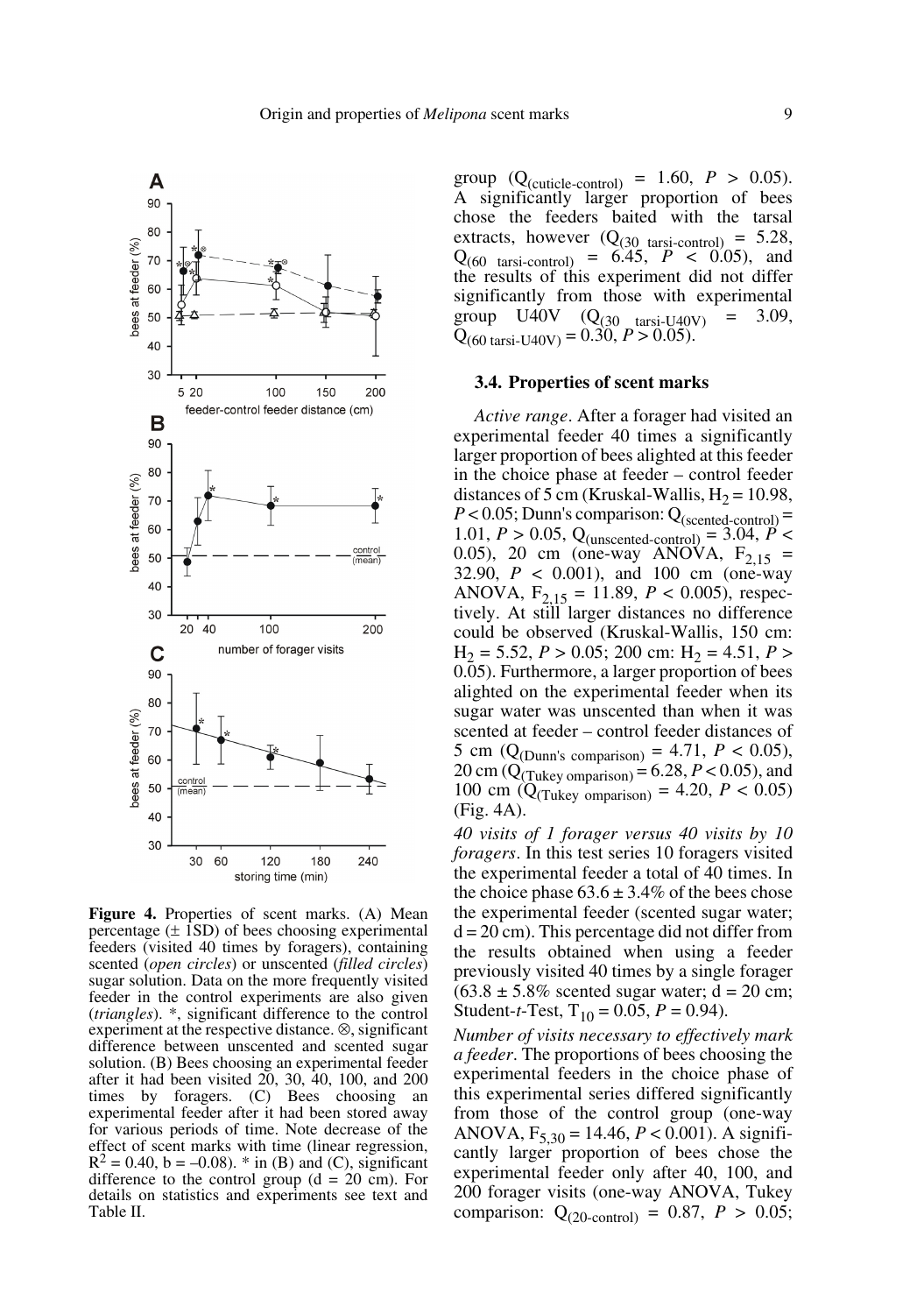$Q_{(30\text{-control})} = 2.46, P > 0.05; Q_{(40\text{-control})} =$ 8.87,  $P < 0.05$ ;  $Q_{(100\text{-control})} = 6.75$ ,  $P < 0.05$ ;  $Q_{(200\text{-control})} = 6.75, P < 0.05$  (Fig. 4B).

*Persistence of scent marks*. 10 foragers fed on an experimental feeder for 10 minutes (89.3  $\pm$ 6.6 visits, 30 experiments). Afterwards, the effect of their scent marks decreased with time (linear regression,  $R^2 = 0.40$ ,  $b = -0.08$ ). Taking the mean percentage of bees landing at the experimental feeder as a measure of the persistence of the scent marks' effect, a significant difference from the control group was found for scent marks that had been stored away (see Methods) for different periods of time (up to 120 minutes) (one-way ANOVA,  $F_{5,30} = 5.22$ ,  $P < 0.05$ ; Tukey comparison:  $Q_{(30'-control)} =$ 5.86,  $P < 0.05$ ;  $Q_{(60'-control)} = 4.70$ ,  $P < 0.05$ ;  $Q_{(120'-control)} = 3.95, P < 0.05; Q_{(180'-control)} =$ 2.37,  $P > 0.05$ ; Q<sub>(240'-control)</sub> =  $0.75$ ,  $P > 0.05$ ) (Fig. 4C).

## **4. DISCUSSION**

#### **4.1. Scent marking at the food source**

Attractant scent marks left at the food source have already been described for different genera of stingless bees (*Trigona*: Villa and Weiss, 1990; *Scaptotrigona*: Schmidt et al., 2003; *Melipona*: Nieh, 1998; Aguilar and Sommeijer, 2001; Jarau et al., 2002). *Scaptotrigona* aff. *depilis*, a scent trail laying species, uses two different scent marking systems: The scent trail which guides recruits to a food source, and a scent beacon at the food source itself which indicates the endpoint of the search (Schmidt et al., 2003). *Melipona* species do not use scent trails (Lindauer and Kerr, 1958; Nieh and Roubik, 1996; Hrncir et al., 2000). However, they do deposit scent marks at the food source thereby helping other bees to find it.

The present study suggests the following scent marking system in *M. seminigra*. Scent left at the food source accumulates with the number of bee visits. It needs about 40 visits for the scent to reach an effective concentration (Fig. 4B). The scent marks remain effective for up to at least two hours, but their effect decreases with time (Fig. 4C). Our findings are strongly reminescent of the situation described for *Apis mellifera* (Butler et al., 1969), where the attractivity of "footprint substances", used for nest entrance marking, increases with the number of the "footprints" up to a saturation level and persists for up to four hours. In contrast to the assumptions and findings of Nieh (1998) for *M. panamica*, the effect of the scent marks of *M. seminigra* is affected by the scent of the food proper. In both cases, when using scented or unscented sugar water, the scent marks are most effective at feeder – control feeder distances *d* between 20 cm and 1 m. Yet the proportion of bees choosing a scent marked feeder is significantly higher when the food itself is not scented by the experimenter and does not interfere with the scent marks deposited on the feeder by the bees (Fig. 4A).

# **4.2. The importance of footprints**

In *M. seminigra* the scent marks are not deposited into the sugar water itself during the ingestion of food (Fig. 2A), nor do abdominal droplets alone attract foragers (which themselves had deposited them) or other bees (Fig. 2B). Both "used" sugar water and abdominal droplets had no repellent effect on searching bees either. Feeders baited with one of these two substances attracted a proportion of bees equal to that attracted by a simultaneously offered clean feeder (Fig. 2). In this regard, *M. panamica* behaves similarly (Nieh, 1998). In contrast, in *M. favosa* collecting bees significantly preferred a feeder baited with abdominal droplets (Aguilar and Sommeijer, 2001). It was suggested that abdominal droplets help the bees depositing them to find a food source ("self-communication hypothesis"). However, other possible scent marks like footprint substances which the bees might have left at the food source were not excluded in this study.

By covering the tarsi and pretarsi with nail polish we could eliminate the scent marking effect in *M. seminigra*. The bees thus treated could still deposit abdominal droplets and other potential marking substances such as secretions of their mandibular or labial glands. Even after 80 forager visits, however, bees were unable to distinguish between the experimental- and the control feeder (Fig. 3A). These findings not only confirm the lack of a scent marking effect of the abdominal droplets but also exclude the mandibular and labial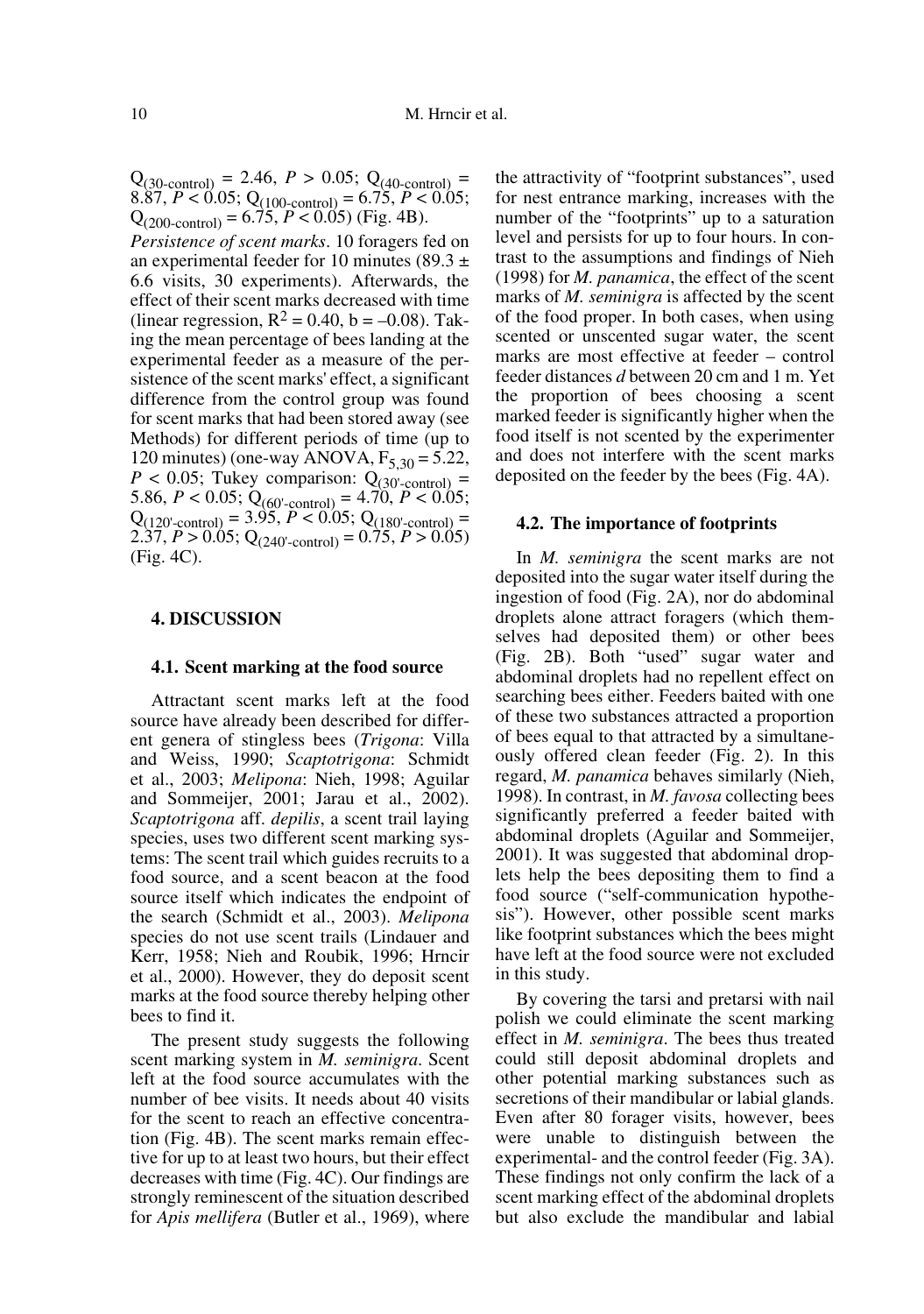glands as sources of the scent marks in the context studied. Instead they point to the importance of "footprints".

The footprint substances used for scent marking are not on the bees' general leg cuticle (Fig. 3B) nor are they taken up with the bees' legs from other body parts during movements like autogrooming, or leg rubbing as described by Kerr and Rocha (1988) and Kerr (1994). On the other hand, the effect of tarsal extracts was similar to that of the scent marks deposited by the foragers (Fig. 3B). Our results therefore strongly suggest that the source of the scent marks are glands situated within the bees' legs, and that the scent mark substances are released distally on the legs. The treatment with nail polish most probably sealed the openings of the secretory canals at the base of the pretarsi (Salles and da Cruz-Landim, 1998).

When foraging, stingless bees of the genus *Melipona* were found to at least initially search randomly for a food source (Jarau et al., 2000, 2003). Any supplementary hint at the food source, such as the scent marks described here, is likely to help the recruits in finding the goal of their search.

Footprint substances are used to mark food sources by other bees as well. The available studies on how they effect the foragers are ambiguous, however. Tarsal gland secretions left by bumblebees at a food source repel both conspecifics and bees of other species, including honeybees (Stout et al., 1998; Goulson et al., 2000; Stout and Goulson, 2001). Their repellent effect decreases with time (Stout and Goulson, 2001) and with decreasing concentration (Goulson et al., 2000). In laboratory experiments, on the other hand, tarsal secretions attracted bumblebees to food sources (Schmitt and Bertsch, 1990; Schmitt et al., 1991). Honeybees use footprint substances to mark the entrance of their nest (Butler et al., 1969). There is no evidence yet that these substances are also deposited at food sources (Stout and Goulson, 2001).

## **ACKNOWLEDGEMENTS**

We thank Sidnei Mateus for his unfailing help with the maintenance of the bee colonies, and Manfred Ayasse for valuable discussions and suggestions. This work complies with the current Brazilian laws and was supported by grant P14328 of the Austrian Science Foundation (FWF) to FGB.

**Résumé** – **Origine et propriétés des marques odorantes déposées à la source de nourriture par une abeille sans aiguillon,** *Melipona seminigra.* Le marquage odorant des sources de nourriture augmente l'efficacité de butinage des abeilles sociales. La présence d'attractifs à la source de nourriture est déjà connue chez les abeilles mellifères, les bourdons et certains genres d'abeilles sans aiguillon (*Trigona*, *Scaptotrigona* et *Melipona*). Chez *Trigona* et *Scaptotrigona* un chemin odorant guide les recrues du nid à la source de nourriture, qui est elle-même marquée par une autre odeur. Les abeilles du genre *Melipona* n'utilisent pas de chemin odorant, mais seulement le marquage odorant de la source de nourriture. On connaît peu de choses concernant les propriétés de ces marques odorantes et les études sur leur origine sont sujettes à controverse. Jusqu'à présent on a supposé que « l'odeur de la ruche » et les gouttelettes abdominales déposées par les abeilles à la source de nourriture et dans ses alentours servaient de marques odorantes. Le but de cette étude était de déterminer l'origine et les propriétés des marques odorantes déposées par les butineuses de *Melipona seminigra* Friese 1903 à la source de nourriture. Les abeilles avaient à choisir entre un nourrisseur marqué par une odeur et un nourrisseur test (Fig. 1).

Ni le sirop « usé » (que les abeilles avaient précédemment utilisé pour se nourrir), ni les gouttelettes abdominales n'ont attiré les abeilles (Figs. 2A, 2B). On a empêché le marquage odorant en couvrant les tarses et prétarses des abeilles de vernis à ongles. Même après 80 visites de butineuses traitées ainsi, les abeilles suivantes étaient incapables de discriminer les deux nourrisseurs. Ces résultats montrent l'importance des « empreintes de pieds » dans le processus de marquage odorant. Pour pousser plus loin le test, les abeilles devaient choisir entre un nourrisseur amorcé avec des extraits de tarsomères et un témoin. Les extraits ont attiré les abeilles aussi fortement que l'odeur déposée naturellement par les butineuses (Fig. 3B). Nous concluons que chez *M. seminigra* les marques odorantes présentes à la source de nourriture proviennent des glandes situées à l'extrémité de la patte. Selon les expériences portant sur diverses distances entre le nourrisseur testé et le témoin, les marques odorantes de *M. seminigra* ont un rayon d'action d'environ 1 m (Fig. 4A). Il faut environ 40 visites à la source de nourriture pour que le marquage odorant soit effectif (Fig. 4B). Nos expériences montrent en outre que les marques odorantes restent attractives pendant 2 h (Fig. 4C).

*Melipona* **/ abeille sans aiguillon / marquage odorant / substance d'empreinte de pied / recrutement**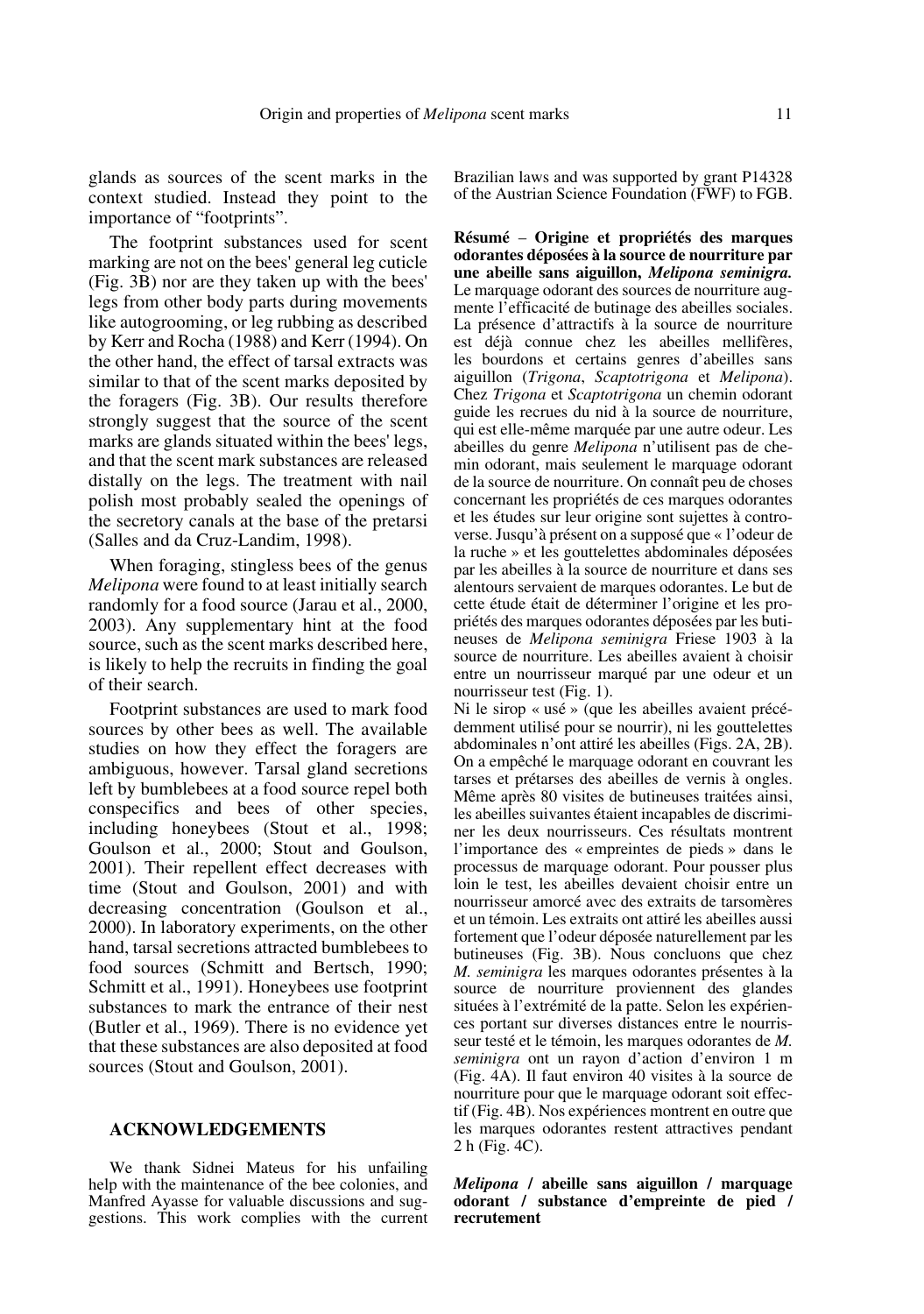**Zusammenfassung** – **Über Herkunft und Eigenschaften von an der Futterquelle abgesetzten Duftmarken bei einer stachellosen Biene (***Melipona seminigra***).** Soziale Bienen können Futterquellen effizienter ausbeuten, wenn sie diese chemisch markieren. Anlockende Duftsignale an Futterquellen wurden bereits bei *Apis*, *Bombus* und einigen Gattungen stachelloser Bienen (*Trigona*, *Scaptotrigona*, *Melipona*) nachgewiesen. Bei *Trigona* und *Scaptotrigona* spielen Duftsignale eine besonders wichtige Rolle: Die Rekruten folgen einem von Sammelbienen gelegten Duftpfad zur Futterquelle, die selbst durch ein weiteres, unterschiedliches Duftsignal markiert ist. Bienen der Gattung *Melipona* verwenden keine Duftpfade, um Rekruten zu einer Futterquelle zu leiten, setzen jedoch ein anlockendes Duftsignal an der Futterquelle selbst ab. Über dessen Eigenschaften ist bisher wenig bekannt, und die vorliegenden Daten zu seiner Herkunft sind widersprüchlich. Einerseits soll ein "Stockgeruch", andererseits sollen von den Bienen abgesetzte "Analtröpfchen" anlockende

Wirkung haben. Das Ziel unserer Untersuchung war es, die Herkunft und die Eigenschaften von Duftsignalen zu ermitteln, die von *Melipona seminigra* Friese 1903 an der Futterquelle abgesetzt werden. In Wahlexperimenten mussten sich Bienen zwischen einer Futterquelle, die zuvor von Sammelbienen besucht worden war, und einer Kontroll-Futterquelle entscheiden (Abb. 1). Um die Herkunft der Duftsignale zu ermitteln, wurde zunächst untersucht, ob Sammelbienen die Zuckerlösung selbst beduften und die abgesetzten Analtröpfchen einen Effekt auf das Wahlverhalten der Bienen haben.

Weder das "gebrauchte" Zuckerwasser noch die Analtröpfchen wirkten anlockend auf die Bienen (Abb. 2A, 2B). Hingegen zeigte sich die Wichtigkeit der "Fußabdrücke" ("footprints") für das Markieren einer Futterquelle dadurch, dass durch Überlackieren der Tarsen und Praetarsen das Duftmarkieren ausgeschaltet werden konnte (Abb. 3A). Versuche, bei denen sich Bienen zwischen einer mit Tarsalextrakten versehenen Futterquelle und einer Kontroll-Futterquelle entscheiden mussten, bestätigten diese Interpretation. Die Extrakte hatten die gleiche anlockende Wirkung wie die während des natürlichen Sammelprozesses abgesetzten Duftmarken (Abb. 3B). Daraus ist zu schließen, dass Substanzen zur Markierung von Futterquellen aus Drüsen in den Beinen stammen und an den Tarsen oder Praetarsen abgegeben werden.

Durch Variation des Abstands zwischen der experimentellen und der Kontroll-Futterquelle sowie der Anzahl der vorangegangenen Besuche von Sammelbienen ließ sich zeigen, dass die Duftsignale von *M. seminigra* in einem Umkreis von bis zu etwa 1 m wirksam sind (Abb. 4A) und eine Futterquelle zumindest 40 mal besucht werden muss, bis sich die anlockende Wirkung des Duftsignals nachweisen lässt (Abb. 4B). Die Duftmarken verlieren nach etwa 2 Stunden ihre Wirkung (Abb. 4C).

#### *Melipona* **/ stachellose Biene / Fußabdrücke / Duftpfade / Rekrutierung**

#### **REFERENCES**

- Aguilar I., Sommeijer M. (1996) Communication in stingless bees: Are the anal substances deposited by *Melipona favosa* scent marks? Proc. Exp. Appl. Entomol., N.E.V. Amsterdam 7, 56–63.
- Aguilar I., Sommeijer M. (2001) The deposition of anal excretions by *Melipona favosa* foragers (Apidae: Meliponinae): behavioural observations concerning the location of food sources, Apidologie 32, 37–48.
- Ayasse M., Engels W., Lübke G., Francke W. (1999) Mating expenditures reducedvia female sex pheromone modulation in the primitively eusocial halictine bee, *Lasioglossum* (*Evylaeus*) *malachurum* (Hymenoptera: Haltictidae), Behav. Ecol. Sociobiol. 45, 95–106.
- Butler C.G., Fletcher D.J.C., Watler D. (1969) Nestentrance marking with pheromones by the honeybee, *Apis mellifera* L., and by the wasp, *Vespula vulgaris* L., Anim. Behav. 17, 142–147.
- Cameron S.A. (1981) Chemical signals in bumble bee foraging, Behav. Ecol. Sociobiol. 9, 257–260.
- Corbet S.A., Kerslake C.J.C., Brown D., Morland N.E. (1984) Can bees select nectar-rich flowers in a patch? J. Apic. Res. 23, 234–242.
- Ferguson A.W., Free J.B. (1979) Production of a forage-marking pheromone by the honeybee, J. Apic. Res. 18, 128–135.
- Free J.B., Williams I.H. (1983) Scent marking of flowers by bumblebees, J. Apic. Res. 22, 86–90.
- Free J.B., Williams I.H., Picket J.A., Ferguson A.W., Martin A.P. (1982) Attractiveness of (Z)-11 eicosen-1-ol to foraging honeybees, J. Apic. Res. 21, 151–156.
- Giurfa M. (1993) The repellent scent-mark of the honeybee *Apis mellifra ligustica* and its role as communication cue during foraging, Insectes Soc. 40, 59–67.
- Giurfa M., Nuñez J.A. (1992) Honeybees mark with scent and reject recently visited flowers, Oecologia 89, 113–117.
- Golub M.A., Weatherston I. (1984) Techniques for extracting and collecting sex pheromones from live insects and from artificial sources, in: Hummel H.E., Miller T.A. (Eds.), Techniques in Pheromone Research, Springer, New York, pp. 223–285.
- Goulson D., Hawson S.A., Stout J.C. (1998) Foraging bumblebees avoid flowers already visited by conspecifics or by other bumblebee species, Anim. Behav. 55, 199–206.
- Goulson D., Stout J.C., Langley J., Hughes W.O.H. (2000) Identity and function of scent marks